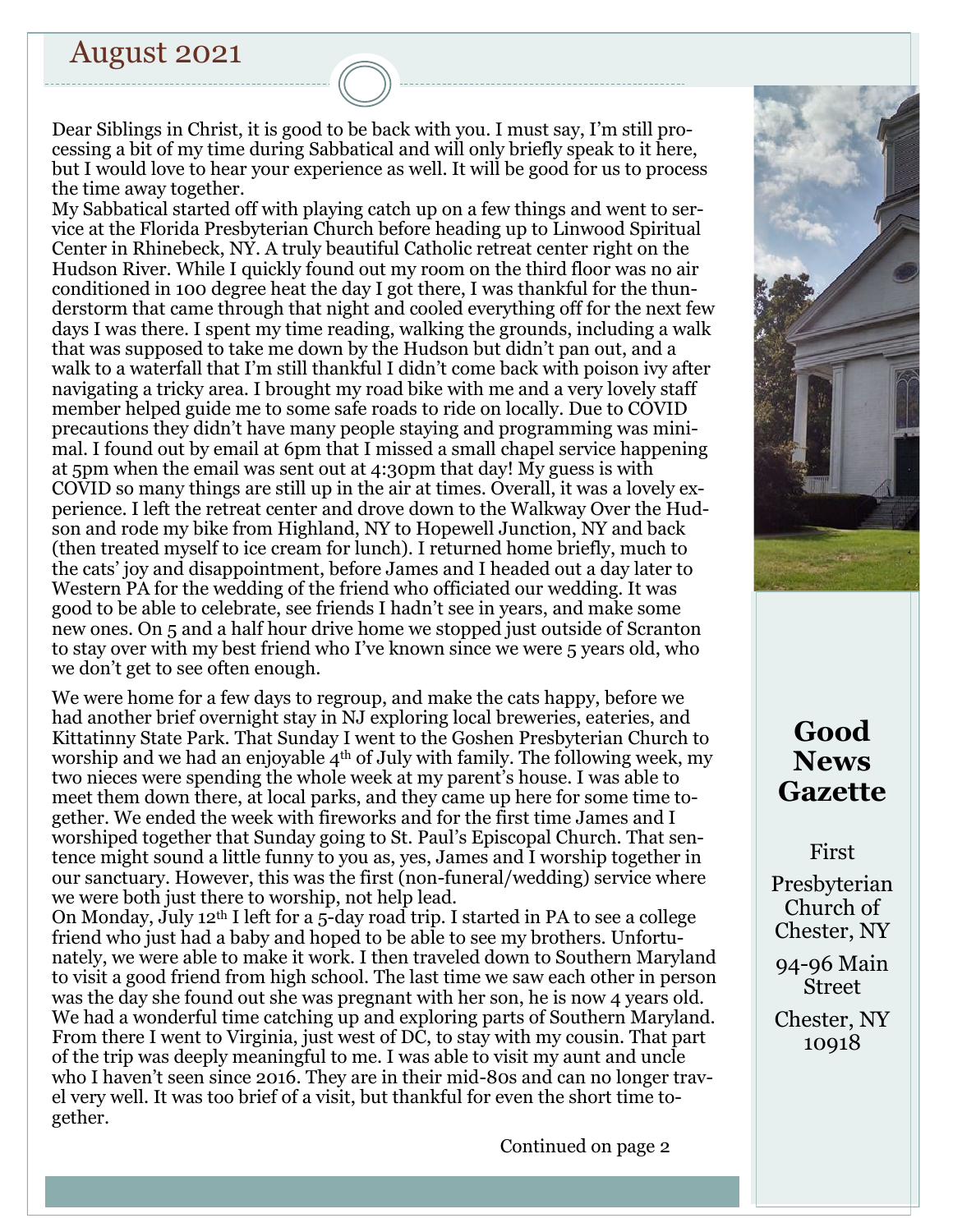

### **Pastoral Visits**

Pastor is offering inperson/in-home visits once again now that it is a bit safer to do so. Pastor Erin is fully vaccinated and happy to meet with anyone inperson. She requests that for an indoor meeting, that you be fully vaccinated, too. Otherwise, she is fine to find a day when it is nice enough to meet safely outside for a pastoral visit. If you would like in-home communion, this can also be arranged. Contact the church office 845-469-4877 for more information regarding a visit.

## **Continued...**

I returned home Friday around lunch time for a quick turn around to pack up for camping and left the house by 3pm. James and I had a lovely camping trip with friends, even in monsoonal rain. Some of you saw us return earlier than expected that Sunday as we needed to dry out a bit.

The last week of Sabbatical was spent calming the cats down (after I'd been away for so long), catching up on a few things, some nice long bike rides, and a few day trips. James and I enjoyed one final camping trip the last weekend to Schodack Island State Park, which is along a bird conservation area. It was a beautiful weekend with almost perfect weather.

In the brief reflection of my time away, I'm so incredibly thankful to have time for rest. Resting in God's good creation, resting in spending time with those who know and love me best (even if we don't get to see each other often enough), resting in spiritual practices of bike riding, reading, and gardening, resting in worshiping (participating online when not able to go anywhere in-person), resting in the goodness of God. I'm sure I'll have more profound things to say as I continue to reflect and process the time of Sabbatical but for now it's just the brief summary, my gratefulness, and my prayer that this time has been beneficial for our congregation and community as a whole. As I said my last Sunday before our time of Sabbatical began, may God use these 40 days to strengthen us for future ministry like God provided for Elijah, for the disciples, to provide teachings, insights, healing, grace, and love.

Some of the Books Pastor Erin read during Sabbatical: Original Blessing – Danielle Shroyer Burnout – Amelia Nagoski and Emily Nagoski Janet Evanovich – Stephanie Plum Series Holy Envy – Barbara Brown Taylor Shameless – Nadia Boltz-Weber

Places of Worship: Florida Presbyterian Church Goshen Presbyterian Church St. Paul's Episcopal Church Oak Hill Presbyterian Church New Hope Methodist Church Faith Lutheran Church

## **Crafters Corner**

Crafters will be starting back up again with meeting regularly. We will meet Wednesdays at 3pm in the community room. A number of projects are in the works and even if you are not "crafty" there is also something you can do! If you are unable to meet with us Wednesdays at 3pm but would still like to help, please let Pastor Erin or Betty Ann Reilly know. There are plenty of things that can be done at home or on your own time.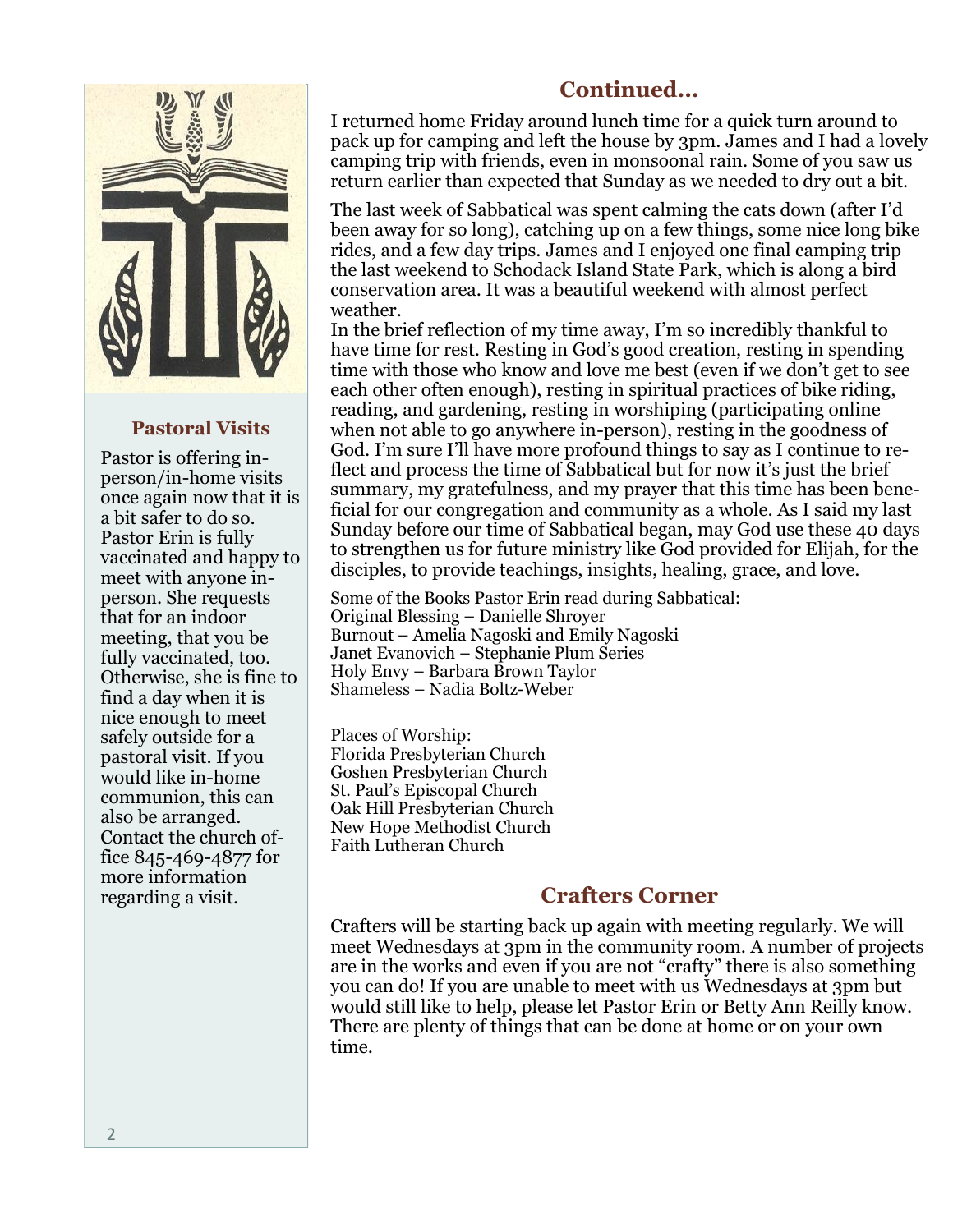# **Capital Campaign Update**

We have officially brought the second year of our Capital Campaign to an end. Many, many thanks to everyone who helped to make it a success! While we weren't able to attain our goal of \$20,000, we are so incredibly thankful to have raised just shy of \$15,000! On top of this, we were also able to receive a \$25,000 grant from the Presbytery to help with a new roof for the Community Room as well as a \$5,000 grant from the National Trust for Historic Preservation to help us updating the old 1960s boiler/heating system for the CE building. To date (including grants), we have raised \$66,406 to help us make needed updates and improvements to our buildings. With those funds we have been able to replace the sanctuary steps, resurface the Food Pantry steps as well as extend the sidewalk (and add a cement slab for the pantry box), update insulation in the CE building, replace the carpeting in the Manse with luxury vinyl plank flooring (and a few other minor updates to the Manse). We have plans to put a new roof on the Community Room (just awaiting scheduling conflicts with a contractor), fixing the Manse porch (awaiting lumber prices to drop a little more) and replacing a few broken windows, planning out an updated heating system for the CE building, and replacing our church sign. Thank you again to all who have helped in giving of time, talent, and treasure we couldn't have done this without all of you! God is good!

### **Book Study**

Our book study group is working on finishing our second book (Consider the Birds by Debbie Blue) at our next meeting. At that meeting, we will also determine our next book as well as future meeting dates. If you aren't already involved but would like to join please see Pastor Erin. We are a small group of about 4-5 individuals who meet every other week at 7pm in the church library for about an hour (usually a Tuesday or Wednesday evening). Future books we are considering: Learning to Walk in the Dark – Barbara Brown Taylor

Half Truths – Adam Hamilton

Everything Happens for a Reason: and other lies I've loved – Kate Bowler

If the Church Were Christian – Philip Gulley Love Wins – Rob Bell

Original Blessing: Putting Sin in its rightful place – Danielle Shroyer

As well as other suggestions from the group.

### **Coffee Hour**

Session has approved coffee hour once again following worship. It will be held in the Community Room. Please see the sign up sheet on the back table of the Sanctuary. Please note, if you sign up for coffee hour, you are responsible for making the coffee, if you are unsure how to make it, please ask for assistance. Cups, spoons, sugar, coffee, plates, etc… can all be provided. We ask if you use a re-usable cup that you take it home and wash it. Otherwise, please use a disposable cup.

#### **Bottles and Cans**

Bring your bottles and cans for us to redeem and help support our mission and ministry! They can be dropped off at anytime by the side entrance to the sanctuary or by the barn door.

#### **Ruling Elders:**

Vicki Braidotti Ron Brooks Jerry Sutherland Gene Winters Janet Writer

#### **Deacons:**

Edna Babcock Jean Barrett-Helen Braidotti Joanne Brooks Catherine DeAngelis James Peterson— Moderator & treasurer

Church Office:

(845) 469-4877

E-mail:

info@chespresny.com

Website: www.chespresny.com

Facebook page: www.facebook.com/ chespresny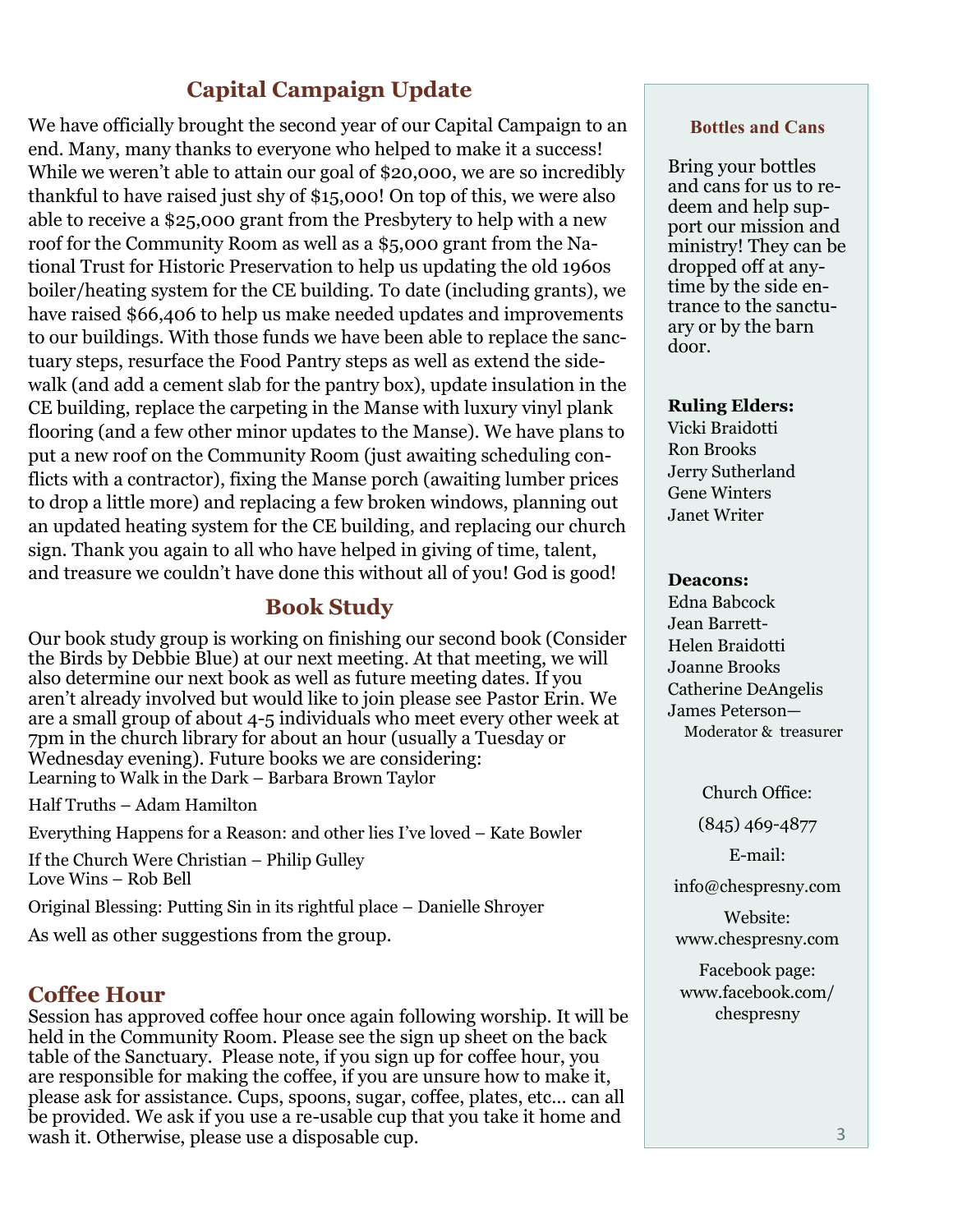

### **Recycling List, currently collecting:**

-Vitamin and supplement packaging, Personal care and foot care packaging, and throat and nasal care packaging (blister packs, tubes, bottles, caps, lids, cans, boxes) and Infant formula and child nutrition packaging (tubs, bottles, caps, lids, cans, boxes) -Any old cell phone cases or Popsocket brand products —-disposable razors and its packaging —-empty writing instruments, glue sticks, watercolor dispensers, paint sets, and flexible packaging. -empty toothpaste tubes, mouthwash, old (clean) toothbrushes, empty floss containers, soap packaging, empty deodorant containers

There is a bin in the back of the sanctuary for any of these items

# **Presbytery News:**

Save the Date! PresbyBuild's 14th Annual Talent Show on the lawn at First Presbyterian Church in Goshen

Sunday, Sept. 26 at 3 p.m.

We are looking for talent from our Presbyterian churches!

You may also want to note that Habitat Newburgh's Annual **Walk for Housing** is scheduled for **September 12, 2021. and**

Our 10th Presbybuild house with Habitat Newburgh at 187 N. Miller St. will likely be dedicated this fall as well!

\$3,400, or some portion thereof, is waiting for some grassroots group in our Presbytery to let us know about their work to organize for the purpose of meeting a felt-need for themselves. In past years such groups as the following have successfully applied for a **Presbytery Self Development of People grant:** bicycles for work related travel; support for publicizing needs related to COVID 19 sufferings; youth empowerment through youth group collaboration; organizing domestic workers for rights, dignity and justice, etc. etc.etc. Get in touch with your community and then let our Presbytery SDOP Committee know about possible recipients. This year we have \$3,400 from our share of **One Great Hour of Sharing funds** – let's use it to bolster the work of neighbors in need. Contact Chairpersons: Rev. Gail Burger: [gailburger@gmail.com](mailto:gailburger@gmail.com) and Rev. J. Edward Lewis: [jobiezulu@gmail.com](mailto:jobiezulu@gmail.com)

The nominating committee is beginning the process of nomination for Hudson River Presbytery committees for terms that will begin in January of 2022. As our congregations transition from Covid shutdowns, all of our leaders are here to resource and support them. If you would like to be a part of the exciting things that God has in store for us, or know someone who would, let us know! Please find the nominations form on the presbytery website here: [https://www.hudrivpres.org/nominating](https://r20.rs6.net/tn.jsp?f=001YMtBd1sDxKOCDUDvGc72pz-Uj9DZsb3GElLAR3G0XwVx_8YtYRHgGQ58y9StryF3zmb_B2zRwNv7v1chZ1SP2n2BK_oGsLJ4jC_YILJzuF8DRy7YQCNBrYwFzHeRJUNeNdVoo80aIYZYof2JB6h3lmImNDhqgL4m-FvFkTky62Iscf6GInk_UGK8QWmlRvEo&c=uBTd60lMZSC0yPG_3tG-NPxkUMArlNpI)[form?rq=nominating](https://r20.rs6.net/tn.jsp?f=001YMtBd1sDxKOCDUDvGc72pz-Uj9DZsb3GElLAR3G0XwVx_8YtYRHgGQ58y9StryF3zmb_B2zRwNv7v1chZ1SP2n2BK_oGsLJ4jC_YILJzuF8DRy7YQCNBrYwFzHeRJUNeNdVoo80aIYZYof2JB6h3lmImNDhqgL4m-FvFkTky62Iscf6GInk_UGK8QWmlRvEo&c=uBTd60lMZSC0yPG_3tG-NPxkUMArlNpI) In addition to most committees, nominations are now open for Moderator-elect for Hudson River. According to our traditional rotation, we will be looking for a female Teaching Elder.

### **Community News**

The Chester Music Series is in full swing. The free concerts are on Tuesday evenings at 7pm behind village hall.

The Historical Society is accepting yard sale donations every Saturday from 10am to12pm at the Erie Station. The yard sale is scheduled for Saturday, September 18th. They also have a date of October 1st for their Penny Social, save the date (calling starts at 7pm).